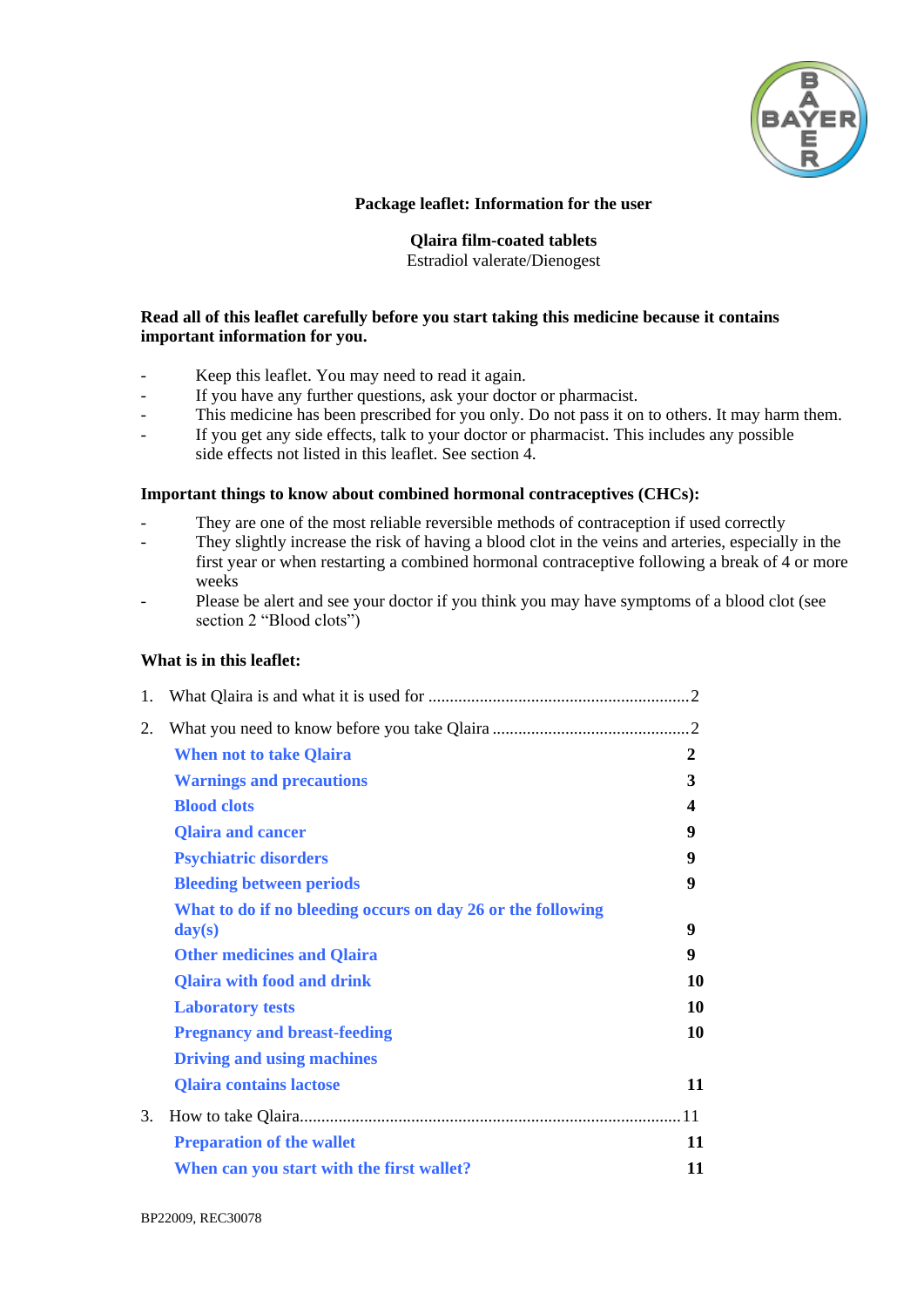

| If you take more Qlaira than you should          | 12 |
|--------------------------------------------------|----|
| If you forget to take Qlaira                     | 12 |
| Use in children                                  | 13 |
| What to do if you vomit or have severe diarrhoea | 14 |
| If you stop taking Qlaira                        | 14 |
|                                                  |    |
|                                                  |    |
|                                                  |    |

# **1. What Qlaira is and what it is used for**

- Qlaira is a contraceptive pill and is used to prevent pregnancy.
- Olaira is used for the treatment of heavy menstrual bleeding (not caused by any disease of the womb) in women who wish to use oral contraception.
- Each coloured, active tablet contains a small amount of female hormones, either estradiol valerate, or estradiol valerate combined with dienogest.
- The 2 white tablets contain no active substances and are called inactive tablets.
- Contraceptive pills that contain two hormones are called "combined pills".

# **2. What you need to know before you take Qlaira**

#### **General notes**

Before you start using Qlaira you should read the information on blood clots in section 2. It is particularly important to read the symptoms of a blood clot – see Section 2 "Blood clots".

Before you can begin taking Qlaira, your doctor will ask you some questions about your personal health history and that of your close relatives. The doctor will also measure your blood pressure and, depending upon your personal situation, may also carry out some other tests.

In this leaflet, several situations are described where you should stop using Qlaira, or where the reliability of Qlaira may be decreased. In such situations you should either not have sex or you should take extra non-hormonal contraceptive precautions, e.g. use a condom or another barrier method. Do not use rhythm or temperature methods. These methods can be unreliable because Qlaira alters the monthly changes of body temperature and cervical mucus.

# **Qlaira, like other hormonal contraceptives, does not protect against HIV infection (AIDS) or any other sexually transmitted disease.**

#### **When not to take Qlaira**

You should not use Qlaira if you have any of the conditions listed below. If you do have any of the conditions listed below, you must tell your doctor. Your doctor will discuss with you what other form of birth control would be more appropriate.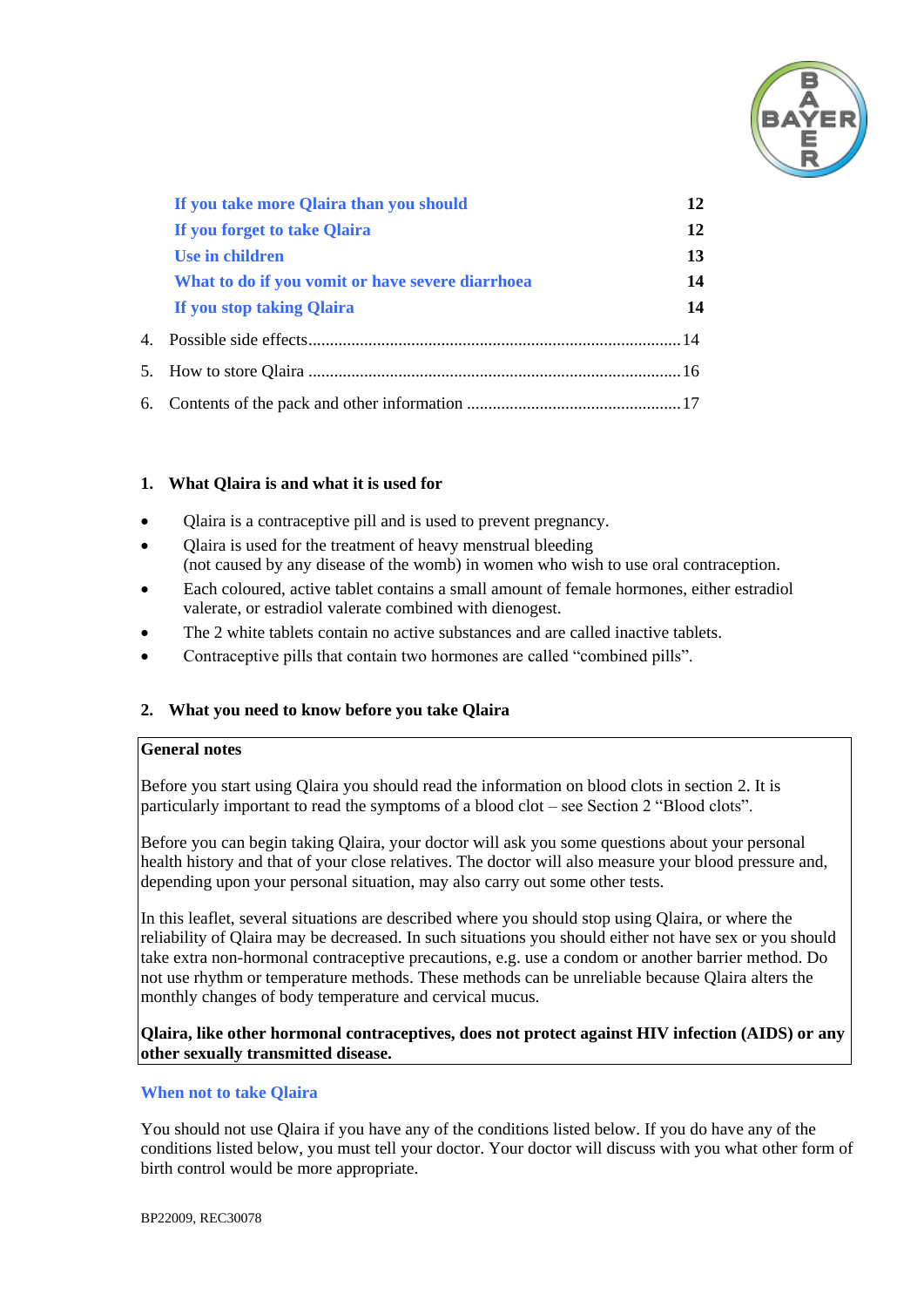

Do not take Qlaira:

- if you have (or have ever had) a **blood clot** in a blood vessel of your legs (deep vein thrombosis, DVT), your lungs (pulmonary embolus, PE) or other organs;
- if you know you have a **disorder affecting your blood clotting** for instance, protein C deficiency, protein S deficiency, antithrombin-III deficiency, Factor V Leiden or antiphospholipid antibodies;
- if you need an operation or if you are off your feet for a long time (see section 'Blood clots')
- if you have ever had a **heart attack** or a **stroke**;
- if you have (or have ever had) **angina pectoris** (a condition that causes severe chest pain and may be a first sign of a heart attack) or **transient ischaemic attack** (TIA – temporary stroke symptoms);
- if you have any of the following diseases that may increase your risk of a clot in the arteries:
	- severe **diabetes with blood vessel damage**
	- very high **blood pressure**
	- a very high level of **fat in the blood** (cholesterol or triglycerides)
	- a condition known as **hyperhomocysteinaemia**
- if you have (or have ever had) a type of **migraine** called 'migraine with aura';
- if you have (or have ever had) **liver disease** and your liver function is still not normal
- if you have (or have ever had) a **tumour of the liver**
- if you have (or have ever had) **cancer or suspected cancer of the breast or genital organs**
- if you have any **unexplained bleeding from the vagina**
- if you are **allergic** (hypersensitive) to estradiol valerate or dienogest, or any of the other ingredients of this medicine (listed in section 6). This may cause itching, rash or swelling.

# **Warnings and precautions**

When should you contact your doctor?

Seek urgent medical attention

if you notice possible signs of a blood clot that may mean you are suffering from a blood clot in the leg (i.e. deep vein thrombosis), a blood clot in the lung (i.e. pulmonary embolism), a heart attack or a stroke (see 'Blood clots' section below).

For a description of the symptoms of these serious side effects please go to "How to recognise a blood clot".

# **Tell your doctor if any of the following conditions apply to you**.

In some situations you need to take special care while taking Qlaira or any other combined pill, and your doctor may need to examine you regularly. If the condition develops, or gets worse while you are using Qlaira, you should also tell your doctor.

- if a close relative has or has ever had breast cancer
- if you have a disease of the liver or gall bladder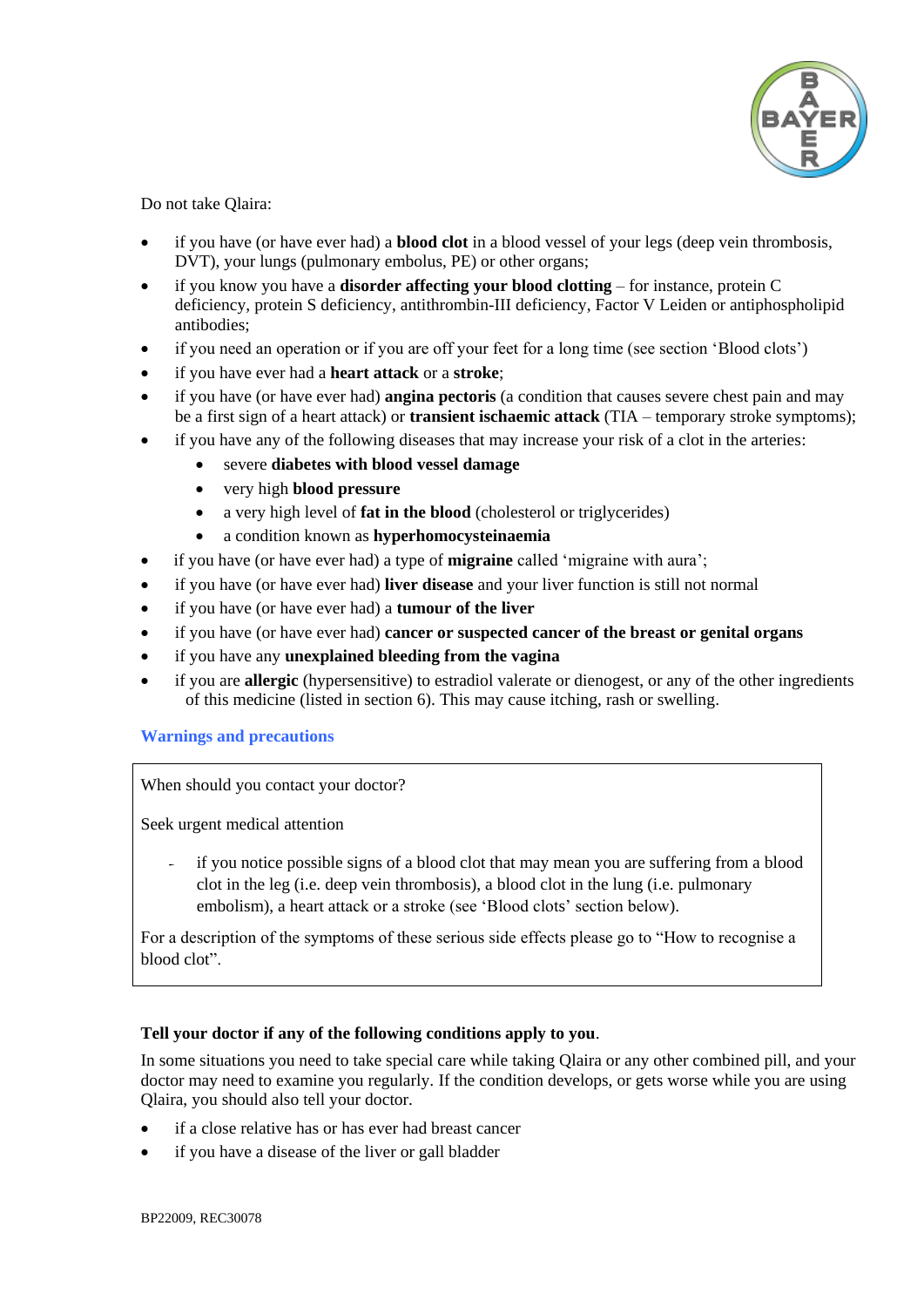

- if you have jaundice
- if you have diabetes
- if you have depression
- if you have Crohn's disease or ulcerative colitis (chronic inflammatory bowel disease);
- $\bullet$  if you have systemic lupus erythematosus (SLE a disease affecting your natural defence system);
- $\bullet$  if you have haemolytic uraemic syndrome (HUS a disorder of blood clotting causing failure of the kidneys);
- if you have sickle cell anaemia (an inherited disease of the red blood cells);
- if you have elevated levels of fat in the blood (hypertriglyceridaemia) or a positive family history for this condition. Hypertriglyceridaemia has been associated with an increased risk of developing pancreatitis (inflammation of the pancreas);
- if you need an operation, or you are off your feet for a long time (see in section 2 'Blood clots').
- if you have just given birth you are at an increased risk of blood clots. You should ask your doctor how soon after delivery you can start taking Qlaira;
- if you have an inflammation in the veins under the skin (superficial thrombophlebitis);
- if you have varicose veins.
- if you have epilepsy (see "Other medicines and Qlaira")
- if you have a disease that first appeared during pregnancy or earlier use of sex hormones, for example, hearing loss, porphyria (a disease of the blood), gestational herpes (skin rash with blisters during pregnancy), Sydenham's chorea (a nerve disease causing sudden movements of the body)
- if you have (or have ever had) golden brown pigment patches so-called "pregnancy patches" especially on the face (Chloasma). If this is the case, avoid direct exposure to sunlight or ultraviolet light
- if you have hereditary or acquired angioedema. Stop taking Qlaira and consult your doctor immediately if you experience symptoms as swollen face, tongue and/or throat and/or difficulty swallowing or hives, together with difficulty breathing which are suggestive of an angioedema. Products containing oestrogens may induce or worsen symptoms of angioedema
- if you have cardiac or renal insufficiency.

Talk to your doctor before taking Qlaira.

# *Additional information on special populations*

#### *Use in children*

Qlaira is not intended for use in females whose periods have not yet started.

# **BLOOD CLOTS**

Using a combined hormonal contraceptive such as Qlaira increases your risk of developing a blood clot compared with not using one. In rare cases a blood clot can block blood vessels and cause serious problems.

Blood clots can develop

- in veins (referred to as a 'venous thrombosis', 'venous thromboembolism' or VTE)
- in the arteries (referred to as an 'arterial thrombosis', 'arterial thromboembolism' or ATE).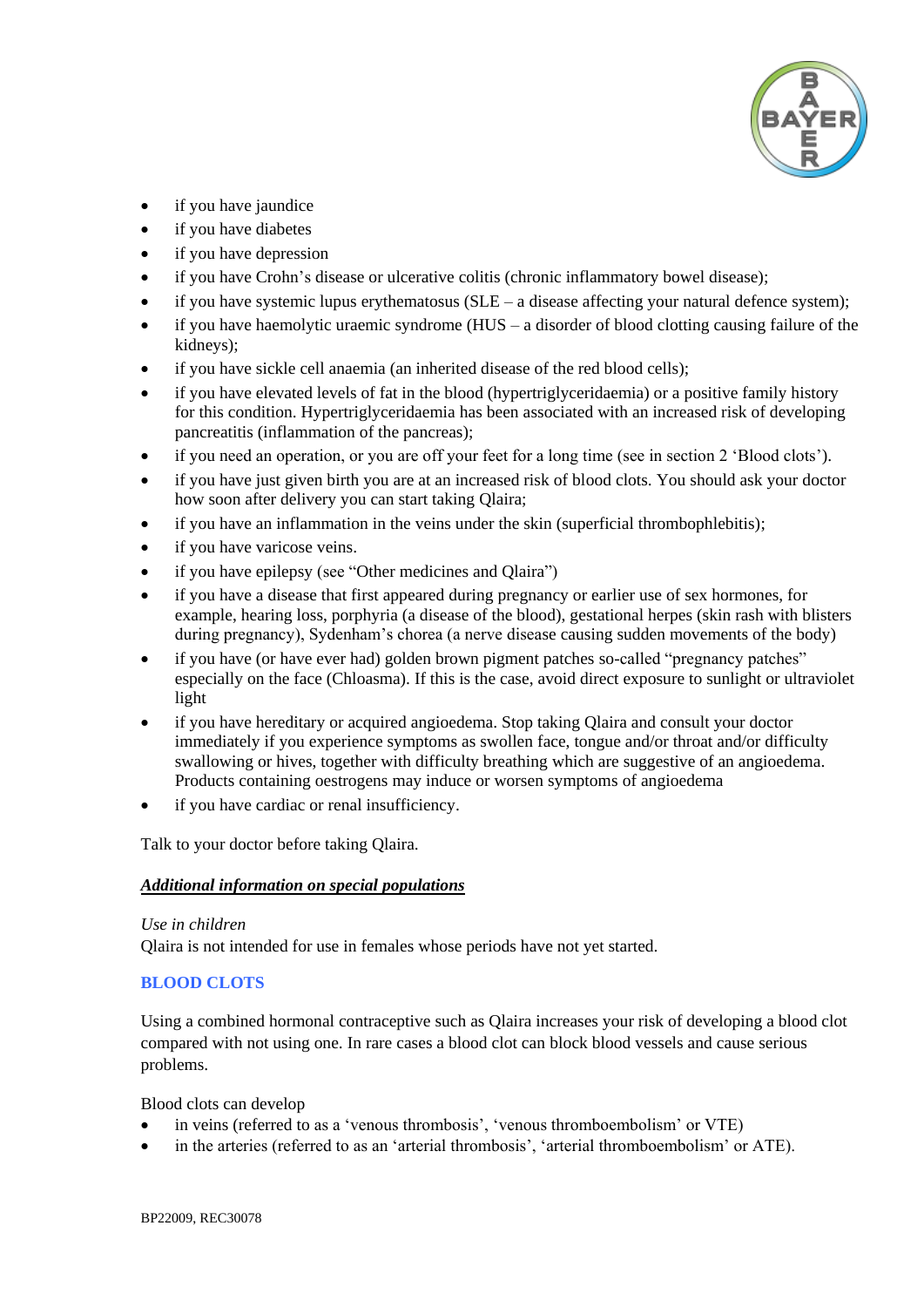

Recovery from blood clots is not always complete. Rarely, there may be serious lasting effects or, very rarely, they may be fatal.

# **It is important to remember that the overall risk of a harmful blood clot due to Qlaira is small.**

# **HOW TO RECOGNISE A BLOOD CLOT**

Seek urgent medical attention if you notice any of the following signs or symptoms.

| Are you experiencing any of these signs?                                                                                                                                                                                                                                                                                                                                                                                                                                                                                                                              | What are you possibly<br>suffering from?           |
|-----------------------------------------------------------------------------------------------------------------------------------------------------------------------------------------------------------------------------------------------------------------------------------------------------------------------------------------------------------------------------------------------------------------------------------------------------------------------------------------------------------------------------------------------------------------------|----------------------------------------------------|
| swelling of one leg or along a vein in the leg or foot especially when<br>accompanied by:<br>pain or tenderness in the leg which may be felt only when standing<br>or walking<br>increased warmth in the affected leg<br>٠                                                                                                                                                                                                                                                                                                                                            | Deep vein thrombosis                               |
| change in colour of the skin on the leg e.g. turning pale, red or blue                                                                                                                                                                                                                                                                                                                                                                                                                                                                                                |                                                    |
| sudden unexplained breathlessness or rapid breathing;<br>٠<br>sudden cough without an obvious cause, which may bring up blood;<br>$\bullet$<br>sharp chest pain which may increase with deep breathing;<br>٠<br>severe light headedness or dizziness;<br>$\bullet$<br>rapid or irregular heartbeat<br>$\bullet$<br>severe pain in your stomach;<br>If you are unsure, talk to a doctor as some of these symptoms such as<br>coughing or being short of breath may be mistaken for a milder condition<br>such as a respiratory tract infection (e.g. a 'common cold'). | Pulmonary embolism                                 |
| Symptoms most commonly occur in one eye:                                                                                                                                                                                                                                                                                                                                                                                                                                                                                                                              | Retinal vein thrombosis<br>(blood clot in the eye) |
| immediate loss of vision or                                                                                                                                                                                                                                                                                                                                                                                                                                                                                                                                           |                                                    |
| painless blurring of vision which can progress to loss of vision<br>$\bullet$                                                                                                                                                                                                                                                                                                                                                                                                                                                                                         |                                                    |
| chest pain, discomfort, pressure, heaviness<br>$\bullet$<br>sensation of squeezing or fullness in the chest, arm or below the<br>$\bullet$<br>breastbone;<br>fullness, indigestion or choking feeling;<br>$\bullet$<br>upper body discomfort radiating to the back, jaw, throat, arm and<br>٠<br>stomach;                                                                                                                                                                                                                                                             | Heart attack                                       |
| sweating, nausea, vomiting or dizziness;<br>extreme weakness, anxiety, or shortness of breath;                                                                                                                                                                                                                                                                                                                                                                                                                                                                        |                                                    |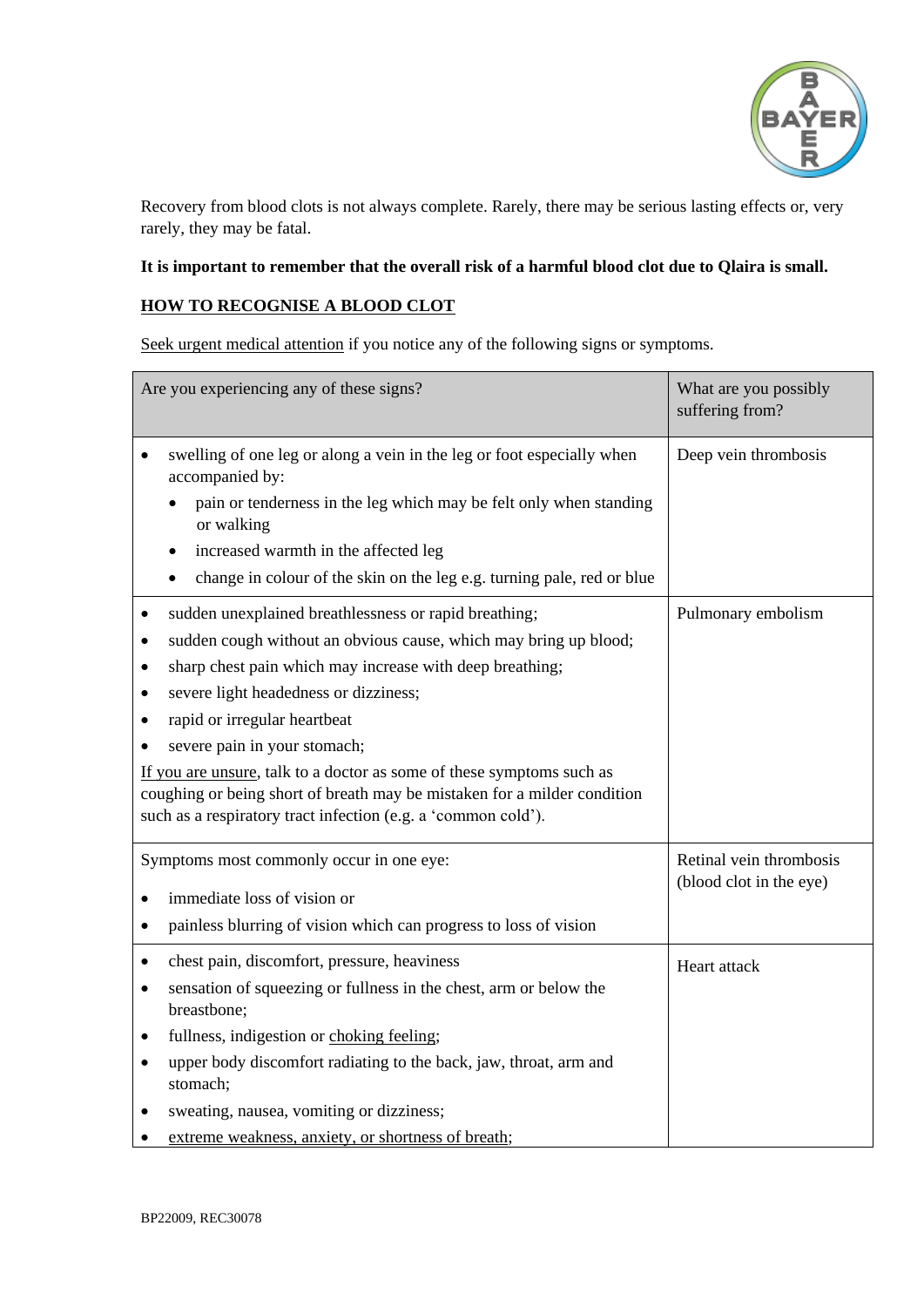

| Are you experiencing any of these signs?                                                                                                                                                                                 | What are you possibly<br>suffering from?    |  |
|--------------------------------------------------------------------------------------------------------------------------------------------------------------------------------------------------------------------------|---------------------------------------------|--|
| rapid or irregular heartbeats                                                                                                                                                                                            |                                             |  |
| sudden weakness or numbness of the face, arm or leg, especially on one<br>side of the body;<br>sudden confusion, trouble speaking or understanding;<br>٠<br>sudden trouble seeing in one or both eyes;<br>٠              | Stroke                                      |  |
| sudden trouble walking, dizziness, loss of balance or coordination;<br>$\bullet$<br>sudden, severe or prolonged headache with no known cause;<br>$\bullet$<br>loss of consciousness or fainting with or without seizure. |                                             |  |
| Sometimes the symptoms of stroke can be brief with an almost immediate<br>and full recovery, but you should still seek urgent medical attention as you<br>may be at risk of another stroke.                              |                                             |  |
| swelling and slight blue discolouration of an extremity;<br>severe pain in your stomach (acute abdomen)                                                                                                                  | Blood clots blocking other<br>blood vessels |  |

# **BLOOD CLOTS IN A VEIN**

#### **What can happen if a blood clot forms in a vein?**

- The use of combined hormonal contraceptives has been connected with an increase in the risk of blood clots in the vein (venous thrombosis). However, these side effects are rare. Most frequently, they occur in the first year of use of a combined hormonal contraceptive.
- If a blood clot forms in a vein in the leg or foot it can cause a deep vein thrombosis (DVT).
- If a blood clot travels from the leg and lodges in the lung it can cause a pulmonary embolism.
- Very rarely a clot may form in a vein in another organ such as the eye (retinal vein thrombosis).

#### **When is the risk of developing a blood clot in a vein highest?**

The risk of developing a blood clot in a vein is highest during the first year of taking a combined hormonal contraceptive for the first time. The risk may also be higher if you restart taking a combined hormonal contraceptive (the same product or a different product) after a break of 4 weeks or more

After the first year, the risk gets smaller but is always slightly higher than if you were not using a combined hormonal contraceptive.

When you stop Qlaira your risk of a blood clot returns to normal within a few weeks.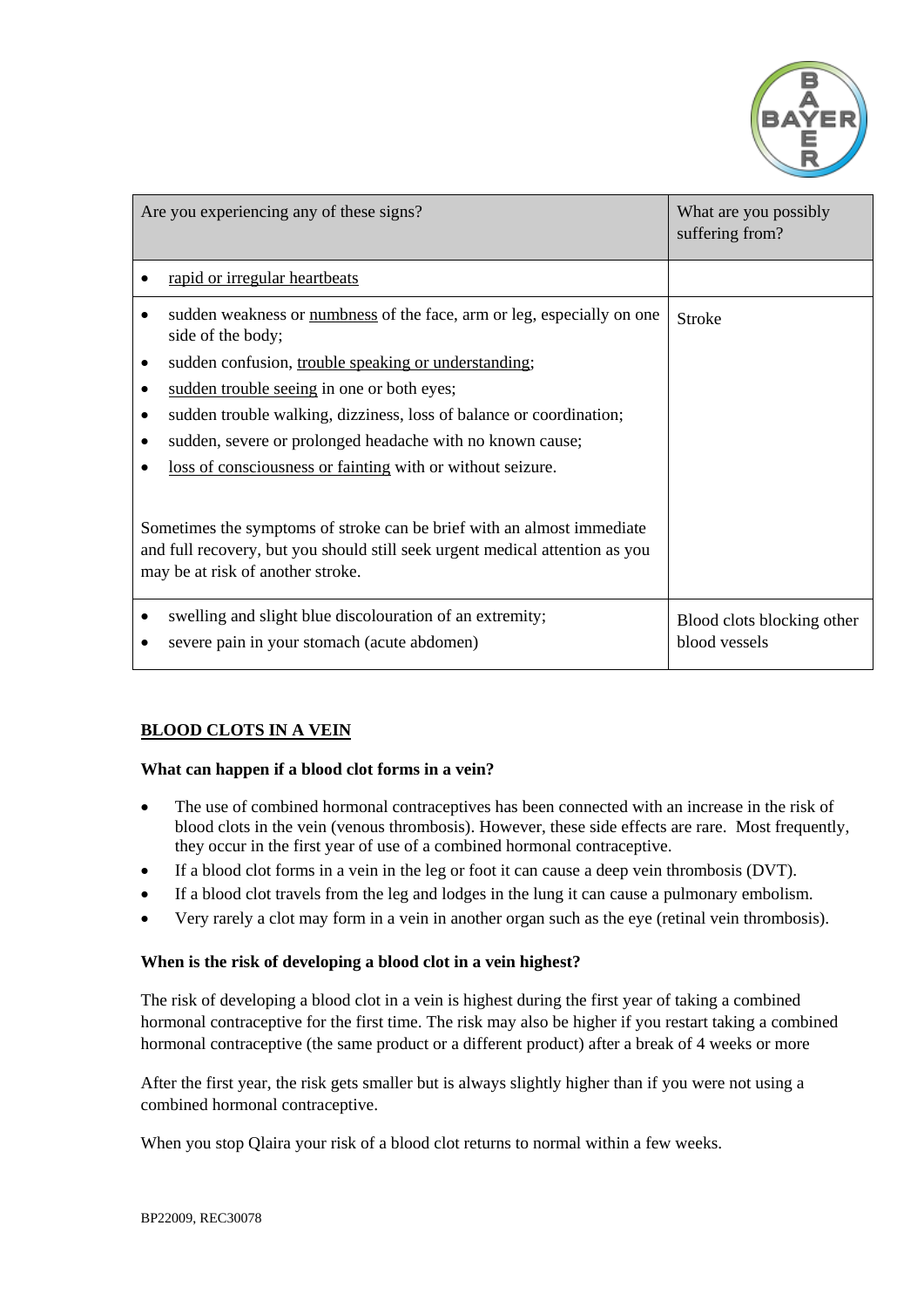

### **What is the risk of developing a blood clot?**

The risk depends on your natural risk of VTE and the type of combined hormonal contraceptive you are taking.

The overall risk of a blood clot in the leg or lung (DVT or PE) with Qlaira is small.

- Out of 10,000 women who are not using any combined hormonal contraceptive and are not pregnant, about 2 will develop a blood clot in a year.
- Out of 10,000 women who are using a combined hormonal contraceptive that contains levonorgestrel, norethisterone, or norgestimate about 5-7 will develop a blood clot in a year.
- The risk of a blood clot with Qlaira is about the same as with other combined hormonal contraceptives including contraceptives containing levonorgestrel.
- The risk of having a blood clot will vary according to your personal medical history (see "Factors") that increase your risk of a blood clot" below)

|                                                                                                                 | Risk of developing a blood clot<br>in a year                                                                                 |
|-----------------------------------------------------------------------------------------------------------------|------------------------------------------------------------------------------------------------------------------------------|
| Women who are <b>not using</b> a combined hormonal pill and are<br>not pregnant                                 | About 2 out of 10,000 women                                                                                                  |
| Women using a combined hormonal contraceptive pill<br>containing levonorgestrel, norethisterone or norgestimate | About 5-7 out of 10,000 women                                                                                                |
| Women using Qlaira                                                                                              | About the same as with other<br>combined hormonal<br>contraceptives including<br>contraceptives containing<br>levonorgestrel |

#### **Factors that increase your risk of a blood clot in a vein**

The risk of a blood clot with Qlaira is small but some conditions will increase the risk. Your risk is higher:

- if you are very overweight (body mass index or BMI over 30 kg/m<sup>2</sup>);
- if one of your immediate family has had a blood clot in the leg, lung or other organ at a young age (e.g. below the age of about 50). In this case you could have a hereditary blood clotting disorder;
- if you need to have an operation, or if you are off your feet for a long time because of an injury or illness, or you have your leg in a cast. The use of Qlaira may need to be stopped several weeks before surgery or while you are less mobile. If you need to stop Qlaira ask your doctor when you can start using it again.
- as you get older (particularly above about 35 years);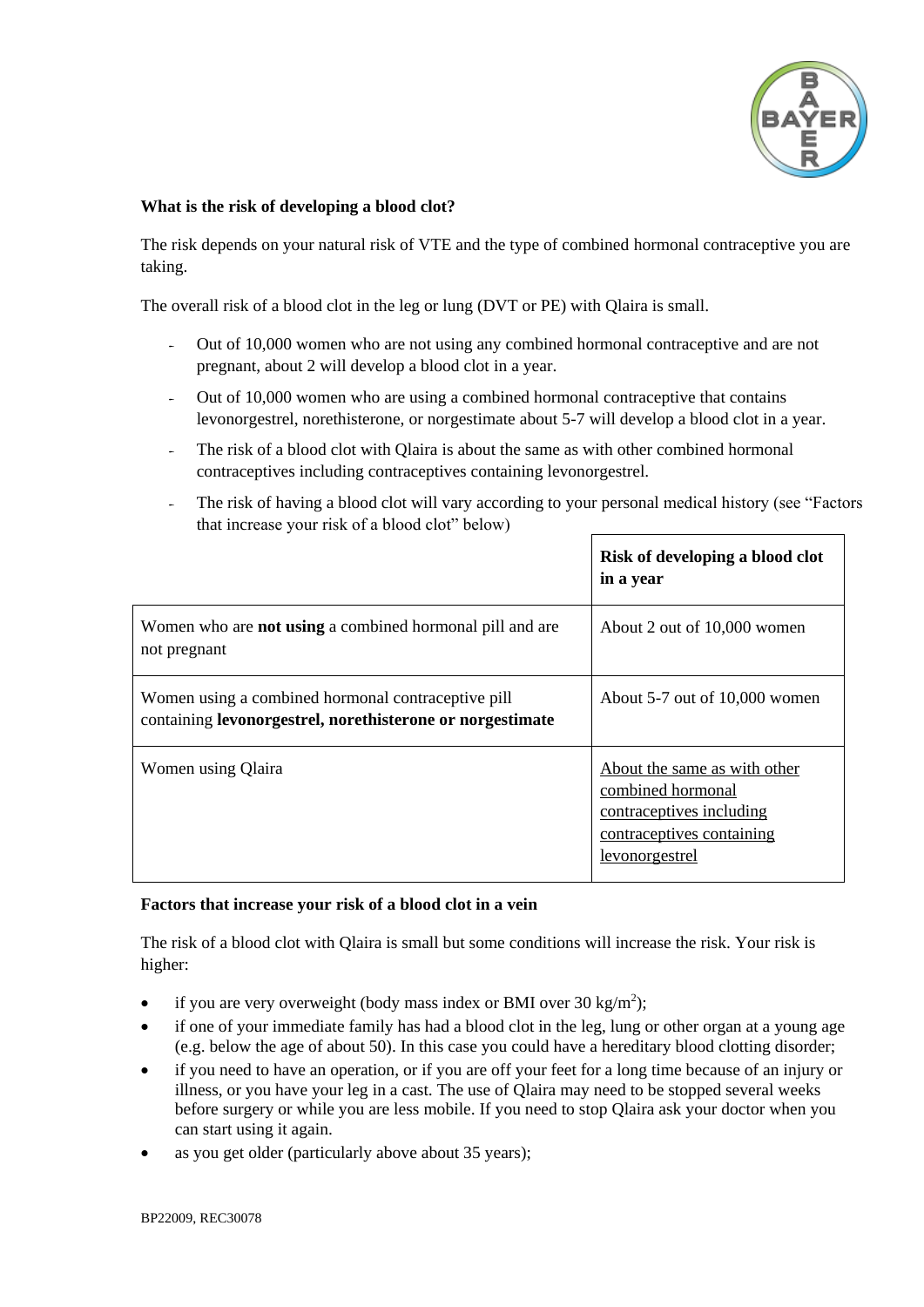

if you gave birth less than a few weeks ago.

The risk of developing a blood clot increases the more conditions you have.

Air travel (>4 hours) may temporarily increase your risk of a blood clot, particularly if you have some of the other factors listed.

It is important to tell your doctor if any of these conditions apply to you, even if you are unsure. Your doctor may decide that Qlaira needs to be stopped.

If any of the above conditions change while you are using Qlaira, for example a close family member experiences a thrombosis for no known reason; or you gain a lot of weight, tell your doctor.

# **BLOOD CLOTS IN AN ARTERY**

# **What can happen if a blood clot forms in an artery?**

Like a blood clot in a vein, a clot in an artery can cause serious problems. For example, it can cause a heart attack or a stroke.

# **Factors that increase your risk of a blood clot in an artery**

It is important to note that the risk of a heart attack or stroke from using Qlaira is very small but can increase:

- with increasing age (beyond about 35 years);
- **if you smoke**. When using a combined hormonal contraceptive like Qlaira you are advised to stop smoking. If you are unable to stop smoking and are older than 35 your doctor may advise you to use a different type of contraceptive;
- if you are overweight;
- if you have high blood pressure;
- if a member of your immediate family has had a heart attack or stroke at a young age (less than about 50). In this case you could also have a higher risk of having a heart attack or stroke;
- if you, or someone in your immediate family, have a high level of fat in the blood (cholesterol or triglycerides);
- if you get migraines, especially migraines with aura;
- if you have a problem with your heart (valve disorder, disturbance of the rhythm called atrial fibrillation)
- if you have diabetes.

If you have more than one of these conditions or if any of them are particularly severe the risk of developing a blood clot may be increased even more.

If any of the above conditions change while you are using Qlaira, for example you start smoking, a close family member experiences a thrombosis for no known reason; or you gain a lot of weight, tell your doctor.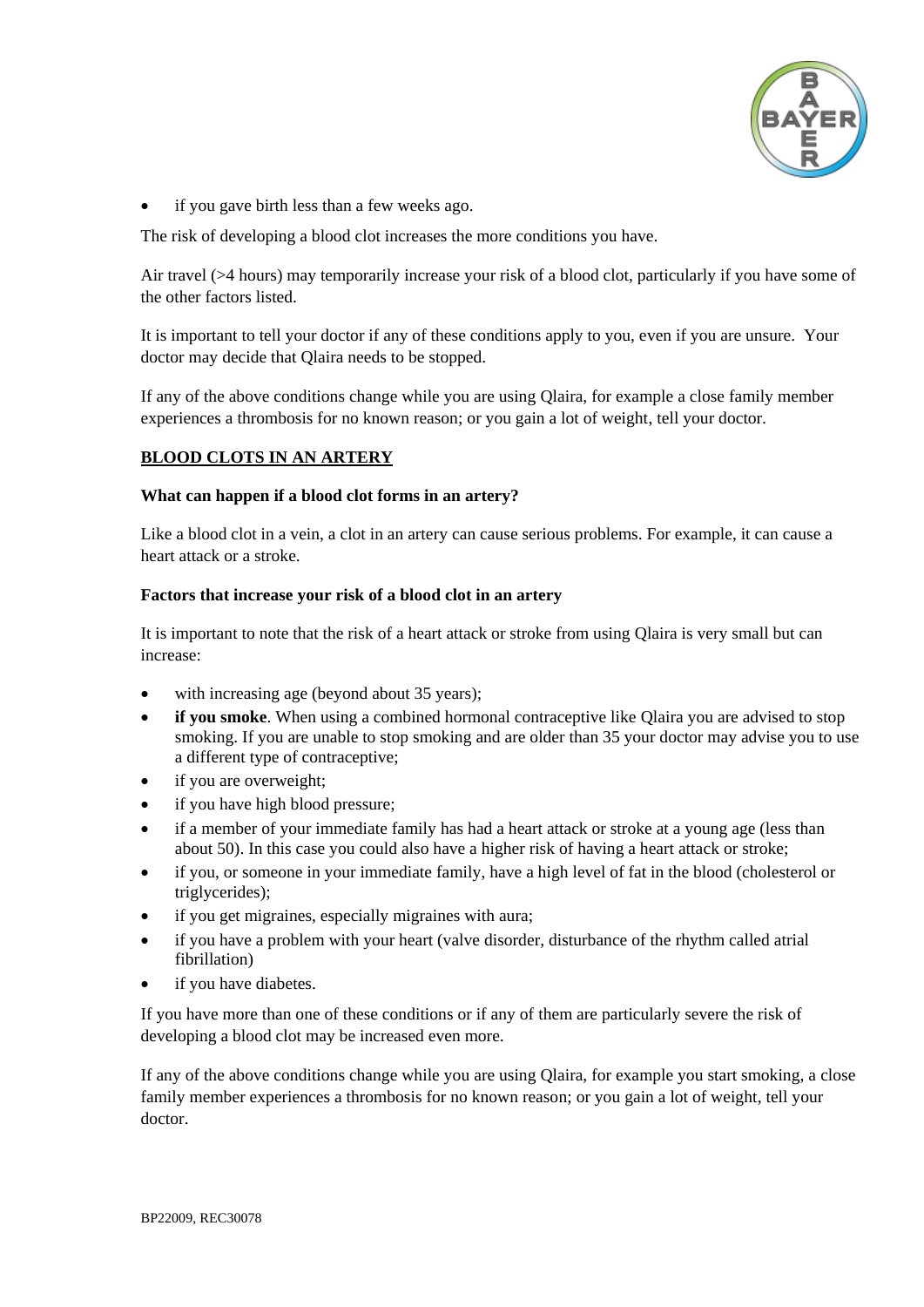

### **Qlaira and cancer**

**Breast cancer** has been observed slightly more often in women using combined pills, but it is not known whether this is caused by the treatment itself. For example, it may be that more tumours are detected in women on combined pills because they are examined by their doctor more often. The risk of breast tumours becomes gradually less after stopping the combination hormonal contraceptives. It is important to regularly check your breasts and you should contact your doctor if you feel any lump.

In rare cases, **benign liver tumours**, and in even fewer cases **malignant liver tumours** have been reported in contraceptive pill users. In isolated cases, these tumours have led to life-threatening internal bleeding. Contact your doctor if you have unusually severe abdominal pain.

Some studies suggest that long-term use of the pill increases a woman's risk of developing **cervical cancer**. However, it is not clear to what extent sexual behaviour or other factors such as Human Papilloma Virus (HPV) increases this risk.

# **Psychiatric disorders:**

Some women using hormonal contraceptives including Qlaira have reported depression or depressed mood. Depression can be serious and may sometimes lead to suicidal thoughts. If you experience mood changes and depressive symptoms contact your doctor for further medical advice as soon as possible.

#### **Bleeding between periods**

During the first few months of taking Qlaira, you may have unexpected bleeding. Usually bleeding starts on day 26, the day you take the second dark red tablet, or the following day(s). The information provided by women in the diaries they kept during a clinical study of Qlaira shows that it is not unusual to experience unexpected bleeding in a given cycle (10-18 % of users). If unexpected bleeding occurs more than 3 months in a row, or if it begins after some months, your doctor will have to investigate the cause.

#### **What to do if no bleeding occurs on day 26 or the following day(s)**

The information provided by women in the diaries they kept during a clinical study of Qlaira shows that it is not unusual to miss your regular bleeding after day 26 (observed in about 15 % of cycles).

If you have taken all the tablets correctly, have not had any vomiting or severe diarrhoea and you have not taken any other medicines, it is highly unlikely that you are pregnant.

If the expected bleeding does not happen twice in a row or you have taken the tablets incorrectly, you may be pregnant. Contact your doctor immediately. Do not start the next wallet until you are sure that you are not pregnant.

#### **Other medicines and Qlaira**

Always tell your doctor which medicines or herbal products you are already using. Also tell any other doctor or dentist who prescribes another medicine (or the pharmacist from whom you got the medicine) that you take Qlaira. They can tell you if you need to take additional contraceptive precautions (for example condoms) and if so, for how long.

Some medicines

• can have an influence on the blood levels of Qlaira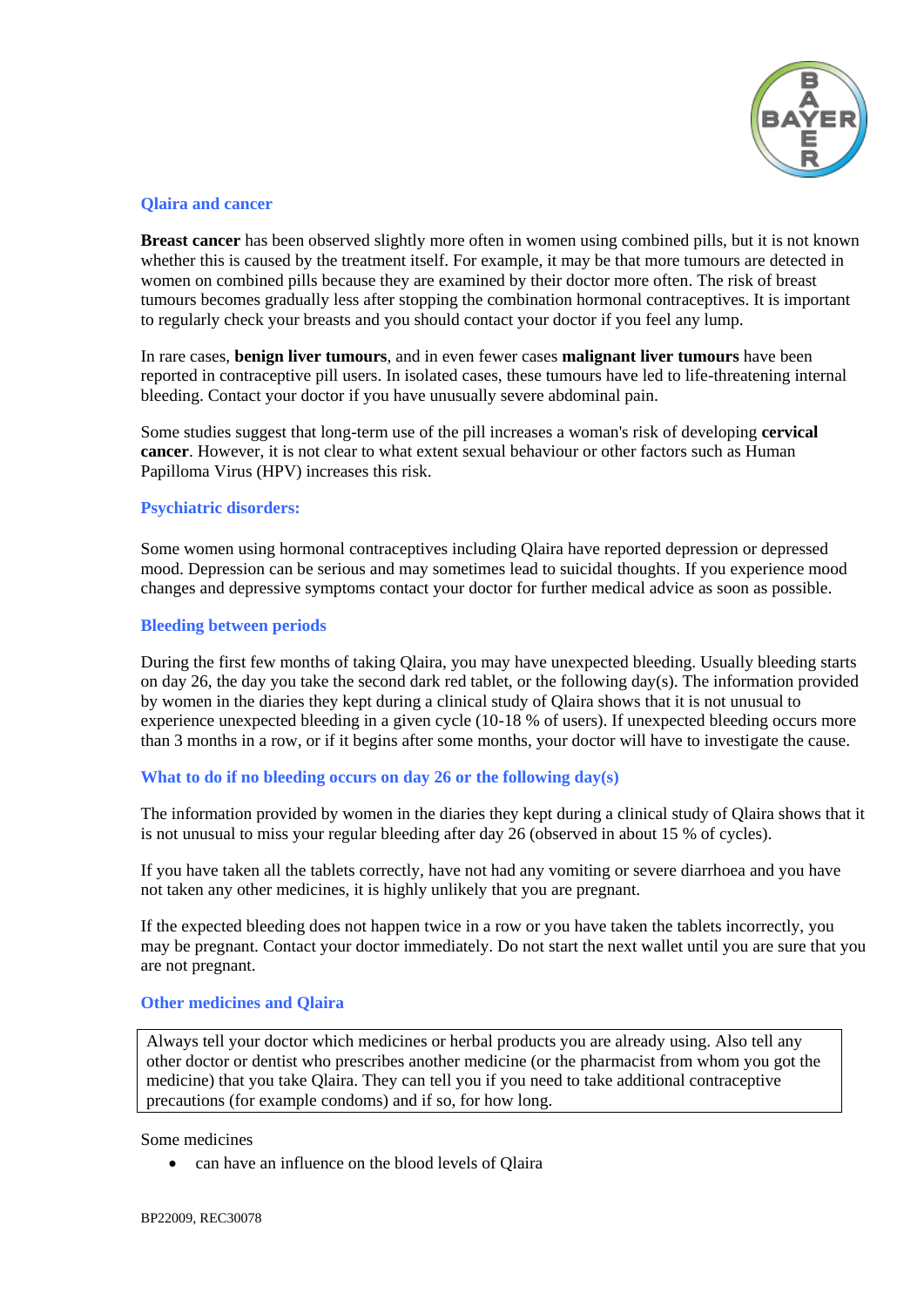

- can make it **less effective in preventing pregnancy**
- can cause unexpected bleeding.

#### These include:

- medicines used for the treatment of:
	- epilepsy (e.g. primidone, phenytoin, barbiturates, carbamazepine, oxcarbazepine, topiramate, felbamate)
	- tuberculosis (e.g. rifampicin)
	- HIV and Hepatitis C Virus infections (so-called protease inhibitors and non-nucleoside reverse transcriptase inhibitors such as ritonavir, nevirapine, efavirenz)
	- Hepatitis C virus (HCV) (such as combination regimen ombitasvir/paritaprevir/ritonavir with or without dasabuvir as well as regimen glecaprevir/pibrentasvir) may cause increases in liver function blood test results (increase in ALT liver enzyme) in women using CHCs containing ethinylestradiol. Qlaira contains estradiol instead of ethinylestradiol. It is not known whether an increase in ALT liver enzyme can occur when using Qlaira with this HCV combination regimen. Your doctor will advise you.
	- fungal infections (e.g. griseofulvin, ketoconazole)
- the herbal remedy St. John's wort

#### Qlaira may **influence the effect** of other medicines, e.g.

- medicines containing cyclosporin
- $\circ$  the anti-epileptic lamotrigine (this could lead to an increased frequency of seizures).

*Ask your doctor or pharmacist for advice before taking any medicine. Your doctor or pharmacist may advise on extra protective measures while you are taking other medication together with Qlaira.*

#### **Qlaira with food and drink**

Qlaira may be taken with or without food, if necessary with a small amount of water.

#### **Laboratory tests**

If you need a blood test or other laboratory tests tell your doctor or the laboratory staff that you are taking the pill because oral contraceptives can affect the results of some tests.

### **Pregnancy and breast-feeding**

Do not take Qlaira if you are pregnant. If you become pregnant while taking Qlaira, stop taking it immediately and contact your doctor. If you want to become pregnant, you can stop taking Qlaira at any time (see also "If you stop taking Qlaira").

In general you should not take Qlaira while you are breast-feeding. If you want to take the pill while you are breast-feeding you should contact your doctor.

*Ask your doctor or pharmacist for advice before taking any medicine when you are pregnant or breastfeeding.*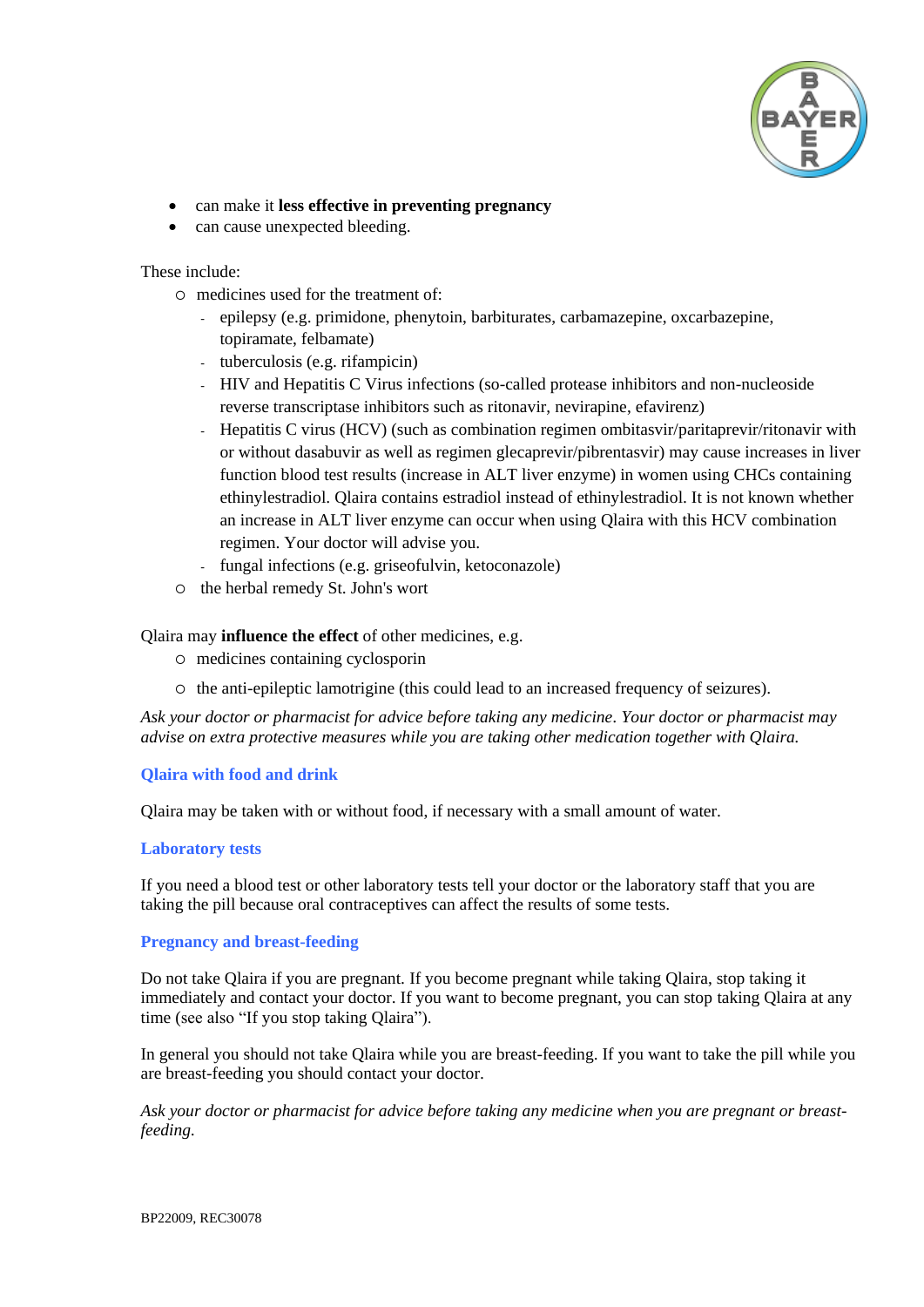

# **Driving and using machines**

There is nothing to suggest that the use of Qlaira affects driving or use of machines.

### **Qlaira contains lactose**

If you have been told by your doctor that you have an intolerance to some sugars, contact your doctor before taking Qlaira.

#### **3. How to take Qlaira**

Each wallet contains 26 coloured active tablets and 2 white inactive tablets.

Take one tablet of Qlaira every day, if necessary with a small amount of water. You may take the tablets with or without food, but you should take the tablets at around the same time every day.

#### **Preparation of the wallet**

To help you keep track, there are 7 weekday sticker strips marked with the 7 days of the week.

Choose the weekday sticker strip that starts with the day you begin taking the tablets. For example, if you start on a Wednesday, use the weekday sticker strip that starts with "WED".

Stick the weekday sticker strip along the top of the Qlaira wallet where it reads "Place weekday sticker strip here", so that the first day is above the tablet marked "1".

There is now a day shown above every tablet and you can see whether you have taken a pill on a particular day. Follow the direction of the arrow on the wallet until all 28 tablets have been taken.

Usually, so-called withdrawal bleeding starts when you are taking the second dark red tablet or the white tablets and may not have finished before you start the next wallet. Some women still experience bleeding after taking the first tablets of the new wallet.

Start the following wallet without a gap, in other words the day after you have finished your current wallet, even if the bleeding has not stopped. This means that you should start your following wallet on the same day of the week as the current wallet and that the withdrawal bleed should occur on the same weekdays each month.

If you use Qlaira in this manner, you are protected against pregnancy even during the 2 days when you take inactive tablets.

#### **When can you start with the first wallet?**

- *If you have not used a contraceptive with hormones during the previous month.* Start taking Qlaira on the first day of the cycle (that is, the first day of your period*).*
- *Changing from another combined hormonal contraceptive pill, or combined contraceptive vaginal ring or patch.*

Start Qlaira the day after taking the last active tablet (the last tablet containing the active substances) of your previous pill. When changing from a combined contraceptive vaginal ring or patch, start using Qlaira on the day of removal or, follow the advice of your doctor.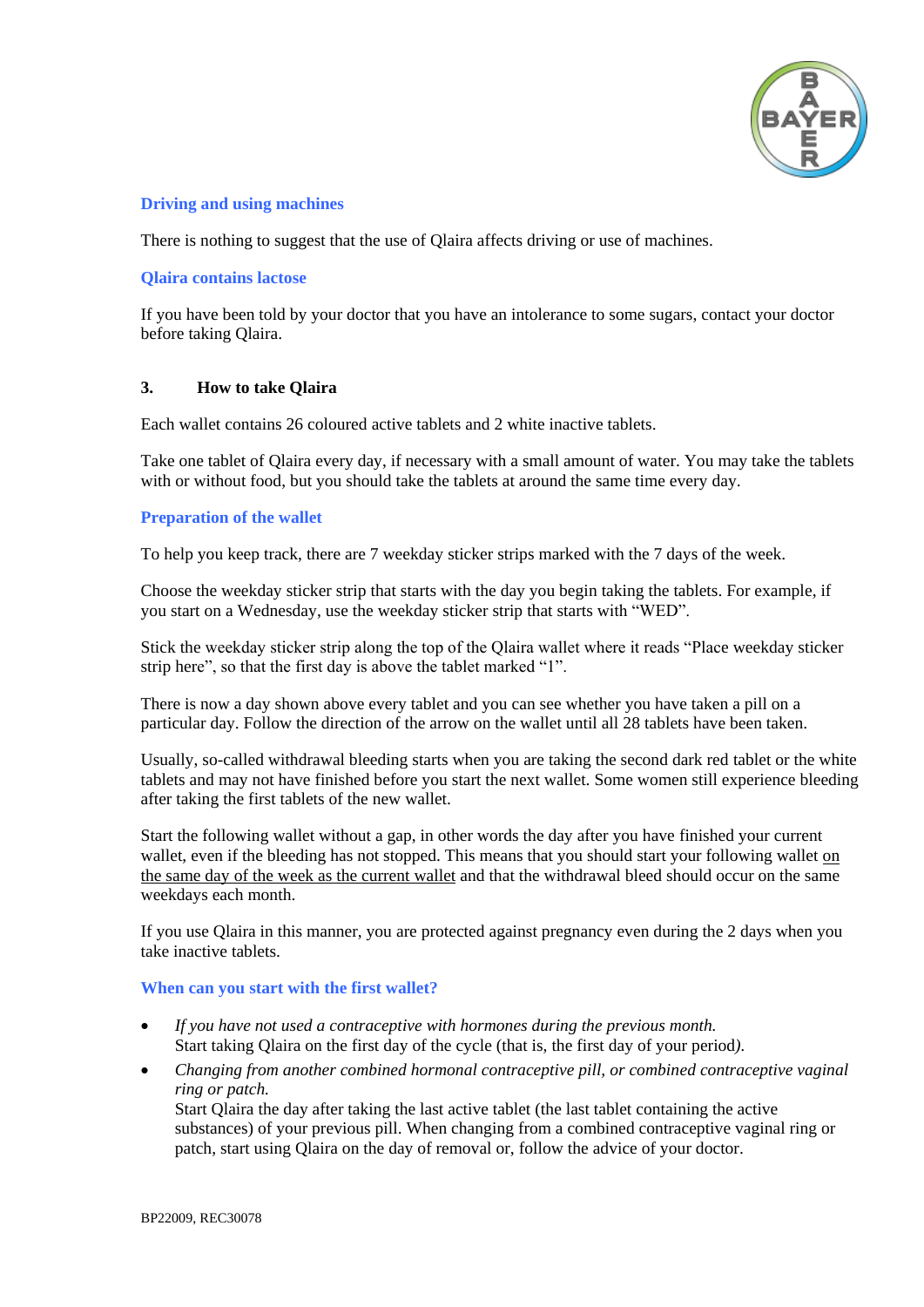

- *Changing from a progestogen-only-method (progestogen-only pill, injection, implant or a progestogen-releasing 'IUS', intrauterine system).* You may switch from the progestogen-only pill any day (from an implant or the IUS on the day of its removal, from an injectable when the next injection would be due) but in all of these cases you must use extra protective measures (for example, a condom) during the first **9 days** of Qlaira use.
- *After a miscarriage.* Follow the advice of your doctor.
- *After having a baby.*

You can start Qlaira between **21 and 28 days** after having a baby. If you start later than **day 28**, use a barrier method (for example, a condom) during the first **9 days** of Qlaira use.

If, after having a baby, you have had sex before re-starting Qlaira, be sure that you are not pregnant or wait until the next menstrual period.

If you want to start Qlaira after having a baby and are breast-feeding, read the section on "Pregnancy and breast-feeding".

Ask your doctor what to do if you are not sure when to start.

# **If you take more Qlaira than you should**

There are no reports of serious harmful effects of taking too many Qlaira tablets.

If you take several active tablets at once, you may feel sick or throw up. Young girls may have bleeding from the vagina.

If you have taken too many Qlaira tablets, or you discover that a child has taken some, ask your doctor or pharmacist for advice.

# **If you forget to take Qlaira**

**Inactive tablets:** If you miss a white tablet (2 tablets at the end of the wallet), you do not need to take it later because they do not contain any active substances. However, it is important that you discard the missed white tablet(s) to make sure that the number of days when you take inactive tablets is not increased as this would increase the risk of pregnancy. Continue with the next tablet at the usual time.

**Active tablets:** Depending on the day of the cycle on which **one** active tablet has been missed, you may need to take **additional contraceptive precautions,** for example a barrier method such as a condom. **Take the tablets according to the following principles**. **See also the 'missed pill chart' for details.**

- If you are **less than 12 hours** late when taking a tablet, the protection against pregnancy is not reduced. Take the tablet as soon as you remember and then continue taking the tablets again at the usual time.
- If you are **more than 12 hours** late taking a tablet, the protection against pregnancy may be reduced. Depending on the day of the cycle on which one tablet has been missed, use additional contraceptive precautions e.g. a barrier method such as a condom. **See also the 'missed pill chart' for details.**
- **More than one tablet forgotten in this wallet** Contact your doctor.

#### **Do not take more than 2 active tablets on a given day.**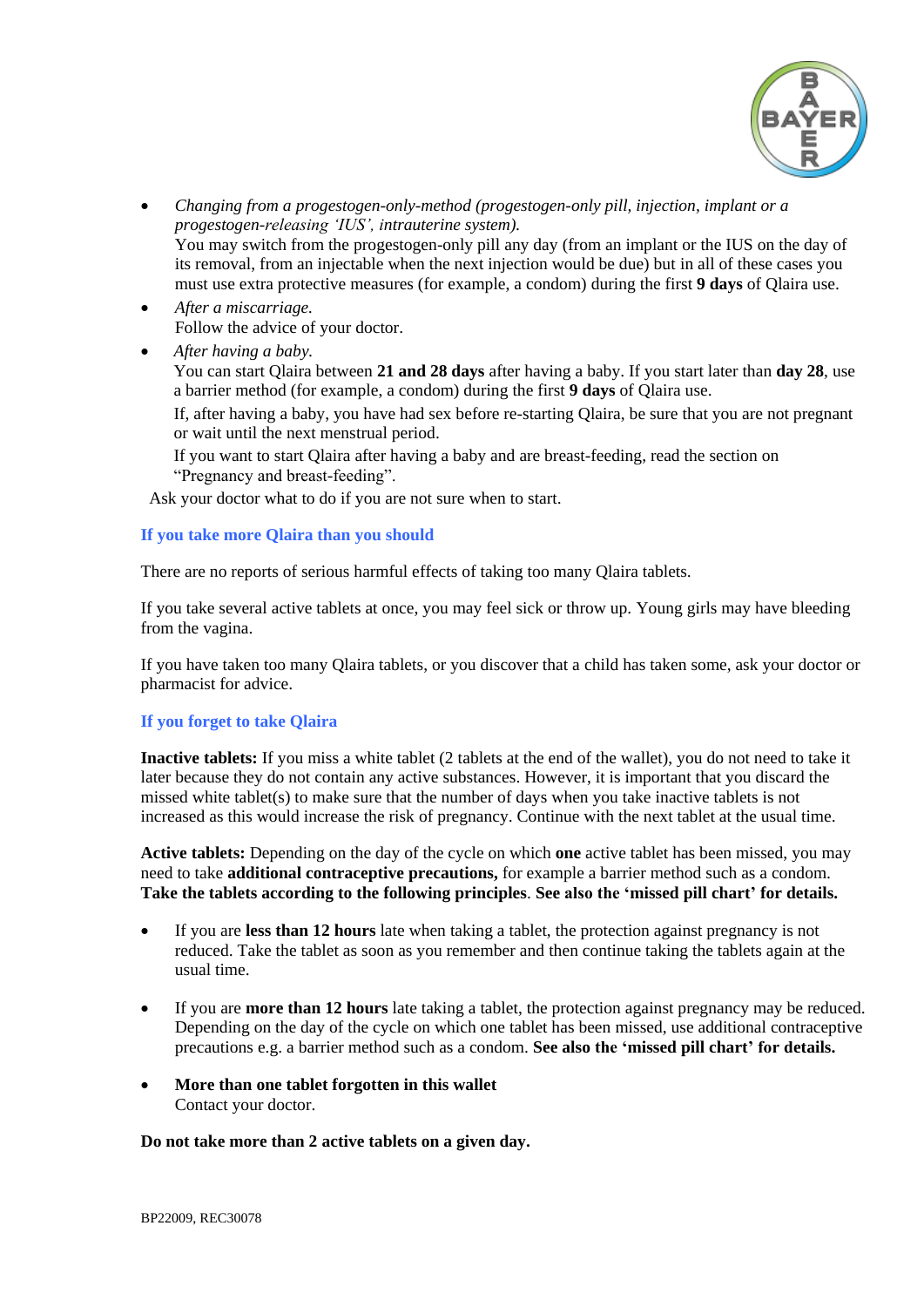

If you have forgotten to start a new wallet, or if you have missed one or more tablets during **days 3 - 9** of your wallet, there is a risk that you are already pregnant (if you had sex in the 7 days before forgetting the tablet). In that case, contact your doctor. The more tablets you have forgotten (especially those on **days 3 – 24**) and the closer they are to the inactive tablet phase, the greater the risk that the protection from pregnancy is reduced. **See also the 'missed pill chart' for details.**

If you have forgotten any of the active tablets in a wallet, and you have no bleeding at the end of a wallet, you may be pregnant. Contact your doctor before you start the next wallet.



#### **Use in children**

No data available in adolescents below 18 years.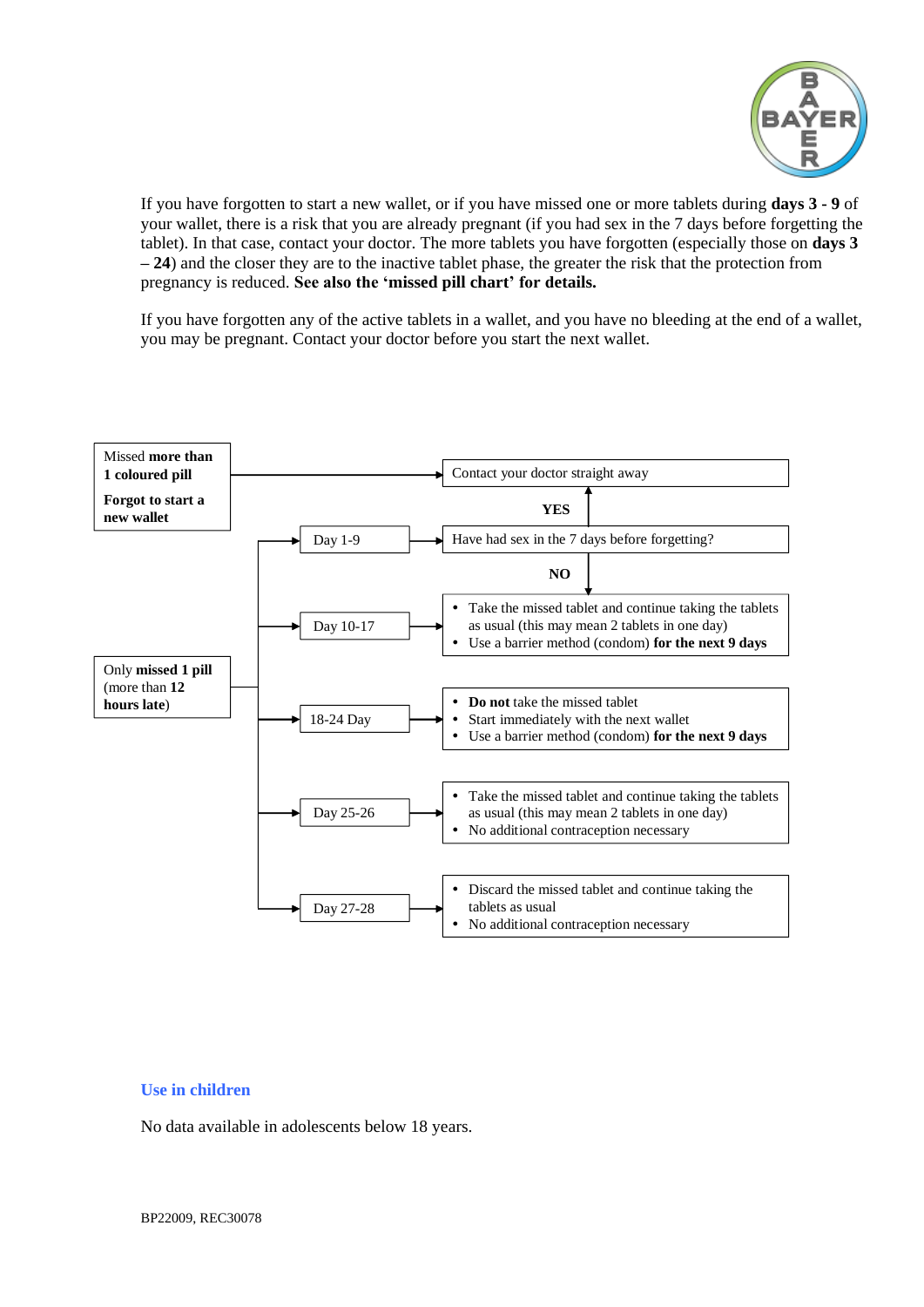

### **What to do if you vomit or have severe diarrhoea**

If you throw up within 3-4 hours of taking an active tablet or you have severe diarrhoea, there is a risk that the active substances in the pill are not fully absorbed by your body.

The situation is almost the same as forgetting a tablet. After throwing up or having diarrhoea, take the next tablet as soon as possible. If possible, take it within 12 hours of when you normally take your pill. If this is not possible or 12 hours have passed, you should follow the advice given under "If you forget to take Qlaira". If you do not want to change your normal tablet-taking pattern take the corresponding tablet from another wallet.

# **If you stop taking Qlaira**

You can stop taking Qlaira at any time. If you do not want to become pregnant, ask your doctor for advice about other reliable methods of birth control. If you want to become pregnant, stop taking Qlaira and wait for a menstrual period before starting to try to become pregnant. You will be able to calculate the expected delivery date more easily.

*If you have any further questions on the use of this product, ask your doctor or pharmacist.*

# **4. Possible side effects**

Like all medicines, Qlaira can cause side effects, although not everybody gets them. If you get any side effect, particularly if severe and persistent, or have any change to your health that you think may be due to Qlaira, please talk to your doctor.

An increased risk of blood clots in your veins (venous thromboembolism (VTE)) or blood clots in your arteries (arterial thromboembolism (ATE)) is present for all women taking combined hormonal contraceptives. For more detailed information on the different risks from taking combined hormonal contraceptives please see section 2 "What you need to know before you take Qlaira".

#### **Serious side effects**

Serious reactions associated with the use of the pill, as well as the related symptoms, are described in the following sections: *"*Blood clots*"* and *"*Qlaira and cancer*"*. Please read these sections carefully and consult your doctor at once where appropriate.

#### **Other possible side effects**

The following side effects have been linked with the use of Qlaira:

**Common side effects** (between 1 and 10 in every 100 users may be affected):

- headache
- abdominal pain, nausea
- acne
- no periods, breast discomfort, painful periods, irregular bleeding (heavy irregular bleeding)
- weight gain

**Uncommon side effects** (between 1 and 10 in every 1,000 users may be affected):

fungal infections, fungal infection of the vulva and vagina, vaginal infection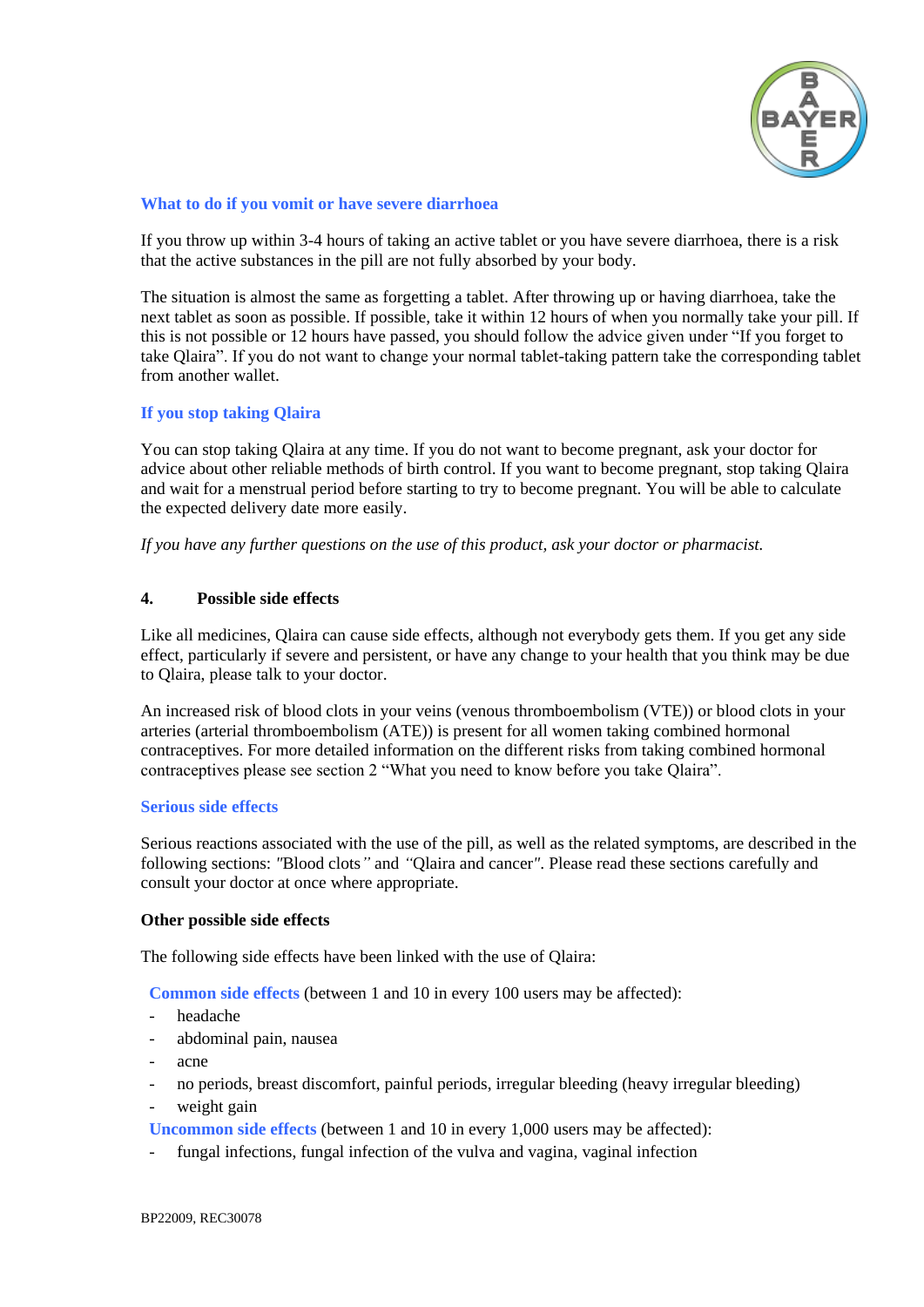

- increased appetite
- depression, depressed mood, emotional disorder, problems sleeping, decreased interest in sex, mental disorder, mood swings
- dizziness, migraine
- hot flush, high blood pressure
- diarrhoea, vomiting
- increased liver enzymes
- hair loss, excessive sweating (hyperhidrosis), itching, rash
- muscle cramps
- swollen breasts, lumps in the breast, abnormal cell growth on the neck of the womb (cervical dysplasia), dysfunctional genital bleeding, pain with intercourse, fibrocystic breast disease, heavy periods, menstrual disorders, ovarian cyst, pelvic pain, premenstrual syndrome, growth in the uterus, contractions of the uterus, uterine/vaginal bleeding incl. spotting, vaginal discharge, vulvovaginal dryness
- fatigue, irritability, swelling of parts of your body, e.g. ankles (oedema)
- weight loss, blood pressure changes.

**Rare side effects** (between 1 and 10 in every 10,000 users may be affected):

- candida infection, oral herpes, pelvic inflammatory disease, a vessel disease of the eye resembling a fungal infection (presumed ocular histoplasmosis syndrome), a fungal infection of the skin (tinea versicolor), urinary tract infection, bacterial inflammation of the vagina
- fluid retention, increase in certain blood fats (triglycerides)
- aggression, anxiety, feelings of unhappiness, increased interest in sex, nervousness, nightmare, restlessness, problems sleeping, stress
- reduced attention, "pins and needles", giddiness
- contact lens intolerance, dry eye, eye swelling
- heart attack (myocardial infarction), palpitations
- bleeding in a varicose vein, low blood pressure, inflammation of superficial veins, painful veins
- harmful blood clots in a vein or artery for example:
	- o in a leg or foot (i.e. DVT)
	- $\circ$  in a lung (i.e. PE)
	- o heart attack
	- o stroke
	- o mini-stroke or temporary stroke-like symptoms, known as a transient ischaemic attack (TIA)
	- o blood clots in the liver, stomach/intestine, kidneys or eye.

The chance of having a blood clot may be higher if you have any other conditions that increase this risk (See section 2 for more information on the conditions that increase risk for blood clots and the symptoms of a blood clot).

- constipation, dry mouth, indigestion, heartburn
- liver nodules (focal nodular hyperplasia), chronic inflammation of gallbladder
- allergic skin reactions, golden brown pigment patches (chloasma) and other pigmentation disorders, male pattern hair growth, excessive hair growth, skin conditions such as dermatitis and neurodermatitis, dandruff and oily skin (seborrhoea) and other skin disorders
- back pain, pain in jaw, sensation of heaviness
- urinary tract pain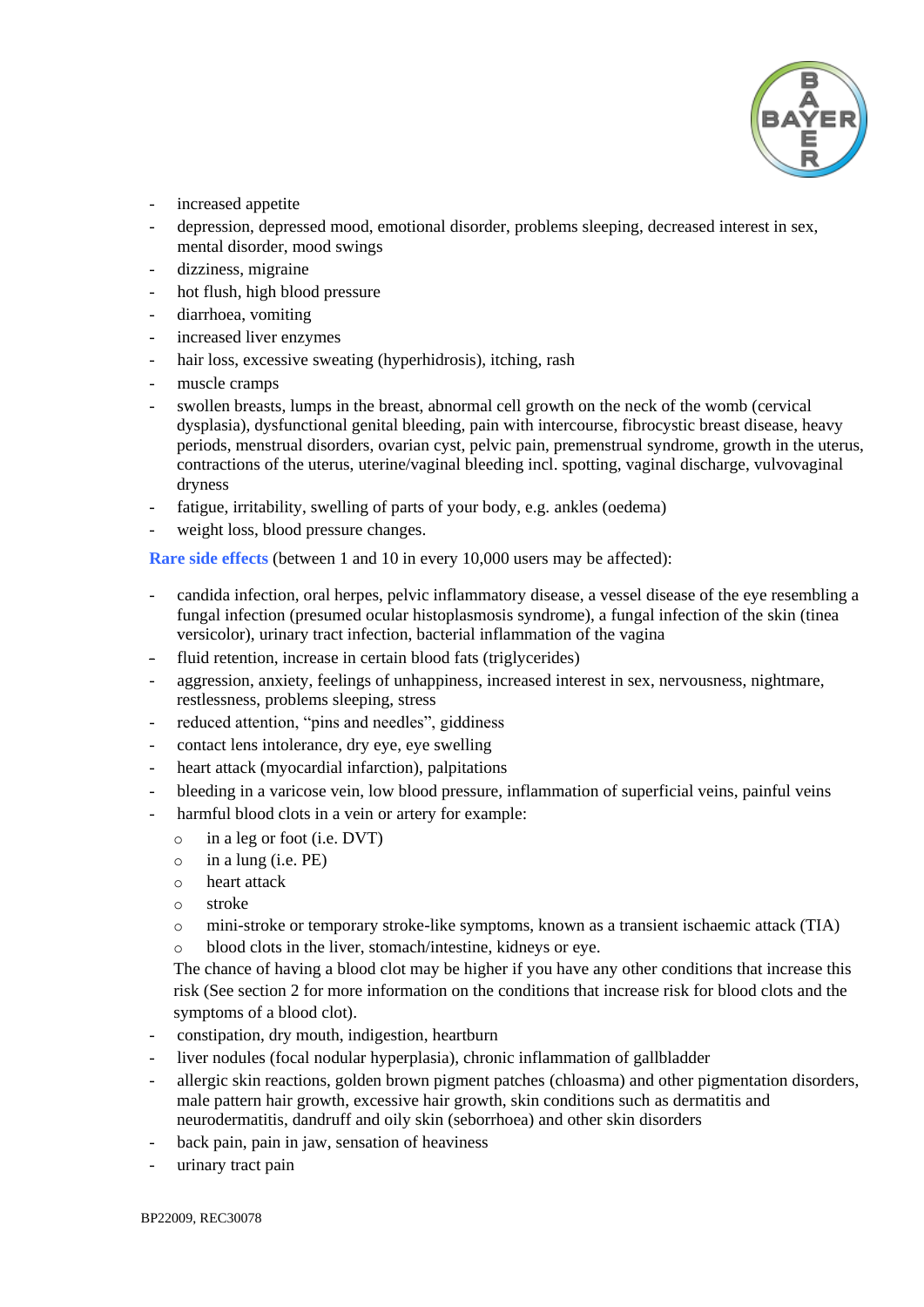

- abnormal withdrawal bleeding, benign breast nodules, breast cancer in early stage, breast cysts, breast discharge, polyp on the neck of the womb, reddening on the neck of the womb, bleeding during intercourse, spontaneous milk flow, genital discharge, lighter periods, delayed periods, rupture of an ovarian cyst, vaginal odour, burning sensation in the vulva and vagina, vulvovaginal discomfort
- swollen lymph nodes
- asthma, difficulty in breathing, nose bleeding
- chest pain, tiredness and feeling generally unwell, fever
- abnormal smear from the neck of the womb

Further information (taken from the diaries women kept during a Qlaira clinical trial) on the possible side effects "irregular bleeding (heavy irregular bleeding)" and "no periods" is given in the sections "Bleeding between periods" and "What to do if no bleeding occurs on day 26 or the following day(s)".

# **Description of selected adverse reactions**

Adverse reactions with very low frequency or with delayed onset of symptoms which are considered to be related to the group of combined oral contraceptives, and could also occur during use of Qlaira, are listed below (see also sections "When not to take Qlaira", "Warnings and precautions":

- liver tumors (benign and malignant)
- Erythema nodosum (tender red nodules under the skin), Erythema multiforme (skin rash with red spots or lesions)
- hypersensitivity (including symptoms such as rash, urticaria)
- in women with hereditary angioedema (characterized by sudden swelling of e.g. the eyes, mouth, throat etc.) estrogens in combined oral contraceptive pills may induce or worsen symptoms of angioedema

In case of disturbed liver function, it may be necessary to temporarily stop the use of combined oral contraceptive pills.

#### **Reporting of side effects**

If you get any side effects, talk to your doctor or pharmacist. This includes any possible side effects not listed in this leaflet. You can also report side effects directly (see details below). By reporting side effects you can help provide more information on the safety of this medicine.

#### **Ireland**

HPRA Pharmacovigilance Website: [www.hpra.ie](http://www.hpra.ie/)

#### **Malta**

ADR Reporting Website: [www.medicinesauthority.gov.mt/adrportal](http://www.medicinesauthority.gov.mt/adrportal)

#### **5. How to store Qlaira**

Keep this medicine out of the sight and reach of children.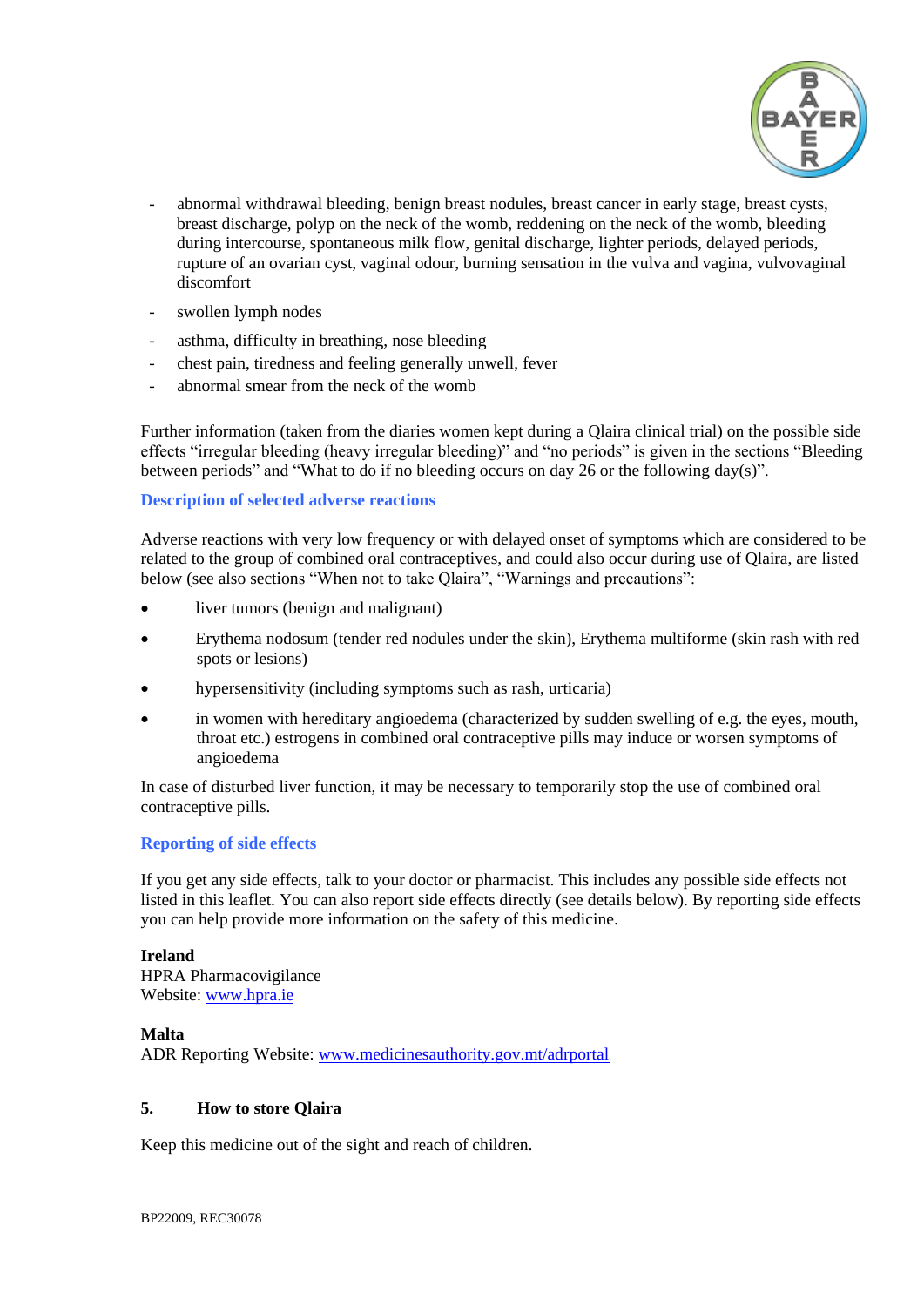

This medicinal product does not require any special storage conditions.

Do not use this medicine after the expiry date which is stated on the wallet after EXP. The expiry date refers to the last day of that month.

Do not throw away any medicines via wastewater or household waste. Ask your pharmacist how to throw away medicines you no longer use. These measures will help protect the environment.

# **6. Contents of the pack and other information**

#### **What Qlaira contains**

The active substances are estradiol valerate, or estradiol valerate combined with dienogest.

Each wallet (28 film-coated tablets) of Qlaira contains 26 active tablets in 4 different colours in rows 1, 2, 3 and 4, as well as 2 white inactive tablets in row 4.

#### Composition of the coloured tablets containing one or two active substances:

2 dark yellow tablets each containing 3 mg estradiol valerate 5 medium red tablets each containing 2 mg estradiol valerate and 2 mg dienogest 17 light yellow tablets each containing 2 mg estradiol valerate and 3 mg dienogest 2 dark red tablets each containing 1mg estradiol valerate

#### Composition of the white inactive tablets:

These tablets do not contain any active substances.

Other ingredients in the coloured active tablets are:

Tablet core: lactose monohydrate, maize starch, pregelatinised maize starch, povidone K25 (E1201), magnesium stearate (E572)

Tablet film-coating: hypromellose type 2910 (E464), macrogol 6000, talc (E553b), titanium dioxide (E171), iron oxide yellow (E172) and/or iron oxide red (E172)

Other ingredients in the white inactive tablets are:

Tablet core: lactose monohydrate, maize starch, povidone K25 (E1201), magnesium stearate (E572)

Tablet film-coating: hypromellose type 2910 (E464), talc (E553b), titanium dioxide (E171)

#### **What Qlaira looks like and content of the pack**

Qlaira tablets are film-coated tablets; the core of the tablet is covered with a coating.

Each wallet (28 film-coated tablets) contains 2 dark yellow tablets in row 1, 5 medium red tablets in row 1, 17 light yellow tablets in rows 2, 3 and 4, 2 dark red tablets in row 4 as well as 2 white tablets in row 4.

The dark yellow active tablet is round with biconvex faces, one side is marked with the letters "DD" in a regular hexagon.